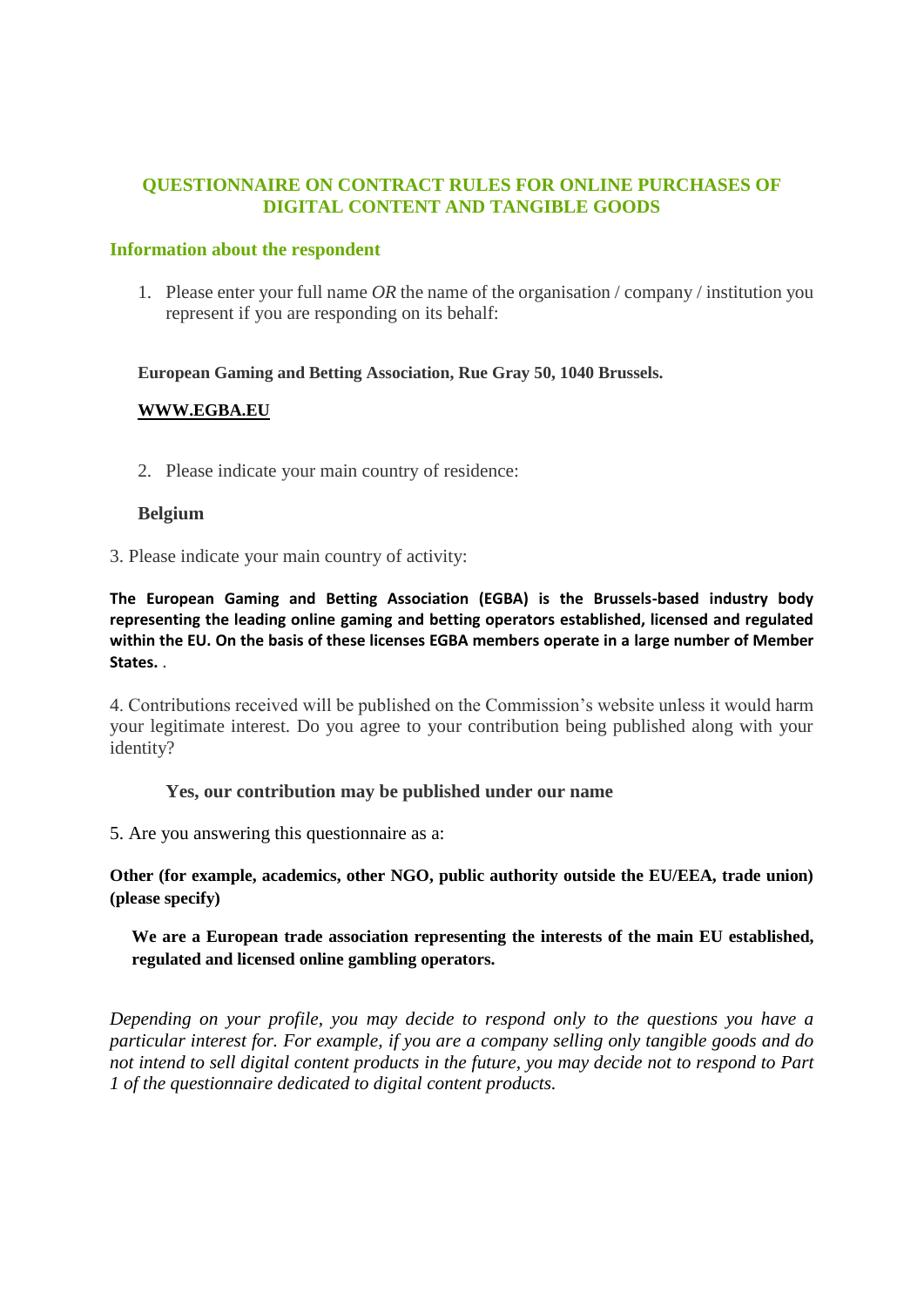# **PART 1 – DIGITAL CONTENT**

# **Context**

Digital content products markets are growing rapidly. For instance, the app sector in the EU has grown significantly in less than five years, and is expected to contribute EUR 63 billion to the EU economy by 2018. Consumer spending in the video game sector is estimated at 16 billion EUR in 2013. In the music industry, digital revenues now represent 31% of total revenue in the EU. This economic potential should be further unleashed by increasing consumer trust and legal certainty for businesses.

However, when problems with digital content products arise (for example, the digital content products cannot be downloaded, are incompatible with other hardware/software, do not work properly, or even cause damage to the computer), specific remedies are lacking at the EU level (namely a right of the user against the trader when the digital content is defective). In addition, the user cannot influence the content of the contracts on the basis of which digital content products, which are 'off-the-shelf' products, are offered because these are 'take it or leave it' contracts. For instance, contracts may limit the user's right in case the digital content products do not work properly. They may also exclude the user's right to receive compensation if the digital content products caused damage (for example by damaging the computer), or limit compensation solely to so-called 'service credits' (extra credits for future service).

In addition, contracts for the supply of digital content products may be characterised differently in the Member States for example as service, lease or sales contracts. Such different treatment may result in different sets of remedies, some of them in the form of mandatory rules, others not. This may cause legal uncertainty for businesses about their obligations – and for users about their rights- when selling digital content products both domestically and cross-border.

A number of Member States have enacted or started work to adopt specific legislation on digital content products (namely the UK, the Netherlands and Ireland). This could further increase the differences between national rules that businesses would have to consider when providing digital content products throughout the EU.

#### *Legal background at EU level*

Certain aspects of contract law for online supply of digital content products are already covered by EU law. For example, the Consumer Rights Directive provides uniform rules on the information that should be provided to consumers before they enter into a contract and on the right to withdraw from the contract if they have second thoughts; the Unfair Contract Terms Directive provides rules against unfair standard contract terms in consumer contracts. However, there are no EU rules on other aspects of contracts for digital content products (such as what remedies are available if the digital content product is defective).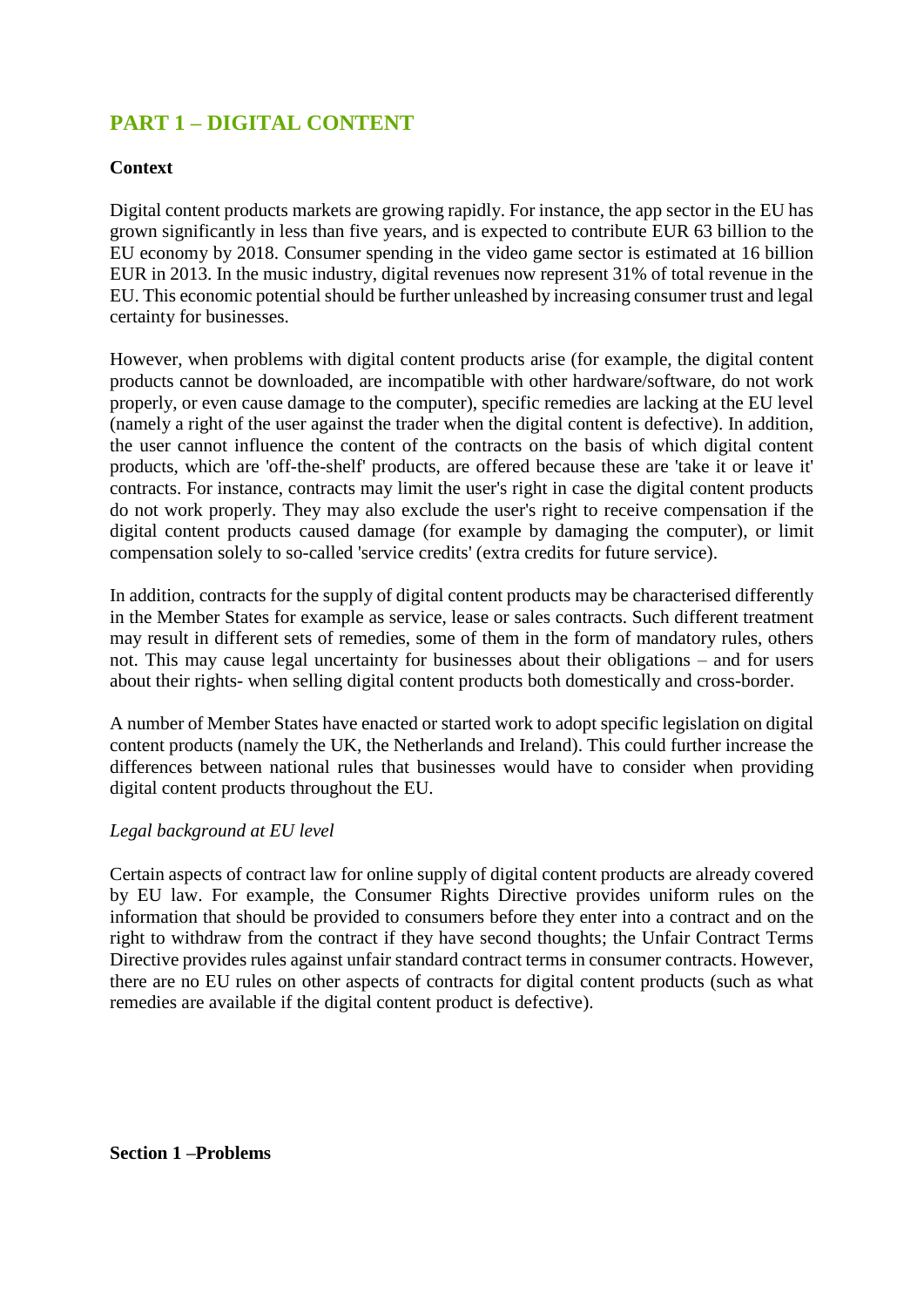1. In general, do you agree with the analysis of the situation made in the "Context"? Please explain.

**EGBA strongly agrees with the opening statement in the "Context" that the economic benefits of the digital market can and should be further unleashed by increasing consumer confidence and legal certainty for business on the Internal Market.** 

**Whilst EGBA does agree that consumer confidence can be increased by providing more legal protection online, the internet itself already significantly increases the power of the consumer in the market place. The free flow of information via quality and price comparison websites, blogs etc, can almost instantly steer demand away from an offer if it is perceived to be of lesser quality or too highly priced. As a result, online business is under constant commercial pressure to create positive consumer experiences and avoid negative perception, thus strengthening the position of the consumer.** 

**EGBA also agrees that contract law, including for remedies, is fragmented in the EU, causing unnecessary regulatory costs and legal uncertainty for both business and consumers. It is evident that digital sectors will benefit from a harmonised approach in the EU.** 

**The consultation on contract law for online purchases focusses on the supply and demand for 'digital content.' In the analysis, nor in the following questions, a definition or approximation is provided of what content or indeed digital content is, also why it apparently is set apart from other digital activities. Neither is it explained what the underlying rational is for the Commission to specifically focus this consultation on digital content remedies, rather than a wider, more narrow or any other scope.** 

**Comments regarding the regulatory situation of the online gambling sector in de EU:**

**No EU-sector specific regulation for online gambling is currently in place, with most Member States opting to regulate their markets through the introduction of domestic licensing systems which differ from each other and create a fragmented legal, regulatory and commercial environment in which online gambling operators are required to operate.** 

**Online gambling is included in a number of horizontal EU directives and regulations, including for the protection of consumers. The sector is inter alia covered by the Unfair Commercial Practices Directive and the Alternative and Online Dispute Resolution Directive and regulation that will be in force shortly. However, online gambling has been excluded from the Consumer Rights Directive, resulting in the recent EP study on the Cost of non-Europe<sup>1</sup> to conclude that "***excluding gambling contracts from the Consumer Right Directive can expose consumers to situations where some contracts are unregulated***." (p 35)**

**.** 

<sup>1</sup> [http://www.europarl.europa.eu/EPRS/EPRS\\_STUDY\\_536357\\_CoNE\\_Single\\_Market\\_V.pdf](http://www.europarl.europa.eu/EPRS/EPRS_STUDY_536357_CoNE_Single_Market_V.pdf)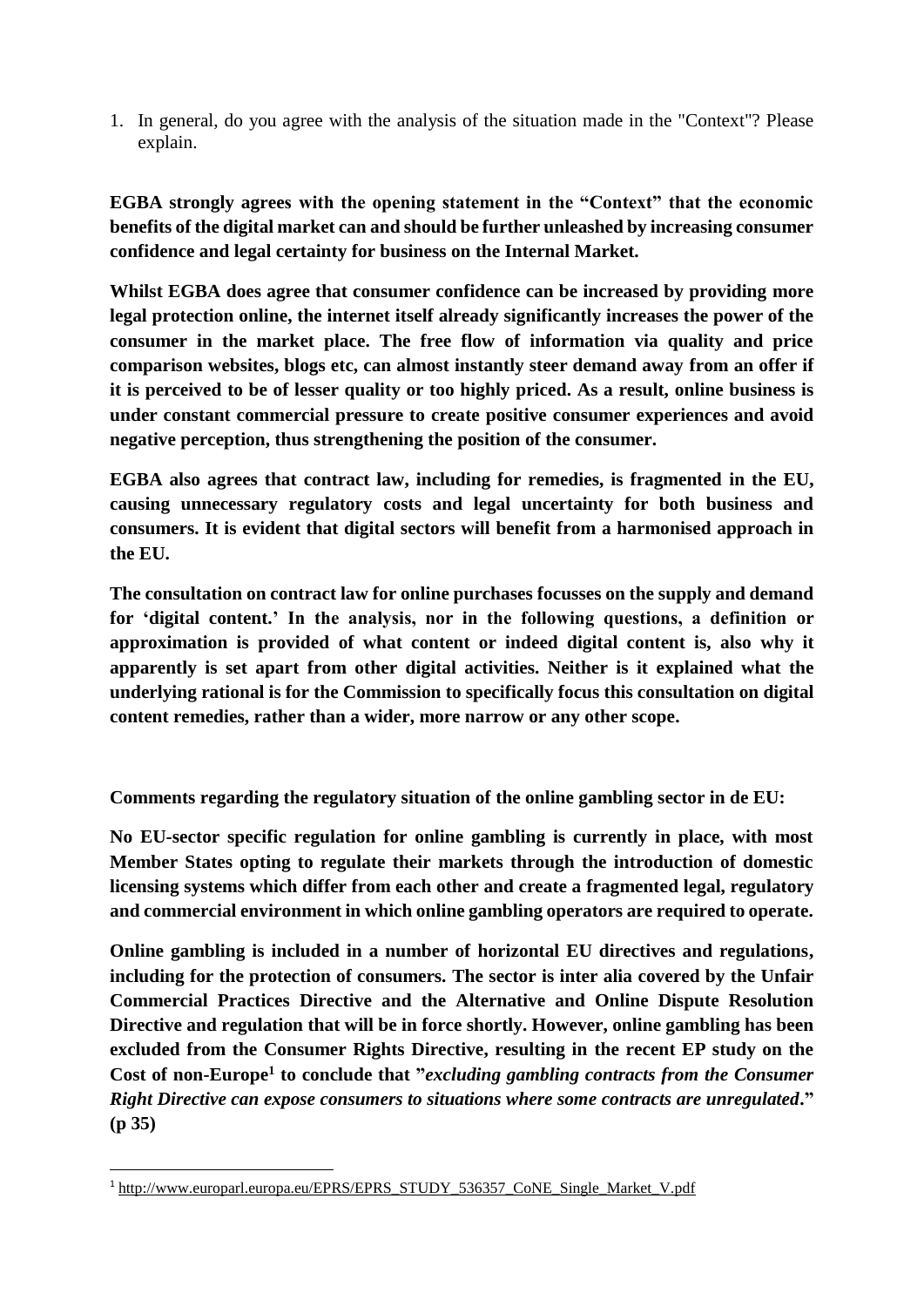**The study also concluded that:** *"A single market for gambling and online gaming is not currently established in the EU, leading to significant gaps in consumer protection when gambling transaction occurs cross border. …Protection for problem gamblers and vulnerable consumers is also fragmented and less effective as a result." (p 8)* **and that:**  *"There is a need for common standards to address the rights and obligations of both the service provider and the consumer in order to ensure a high level of protection for citizens and consumers, particularly minors and other vulnerable persons, and the prevention of misleading and excessive advertisements." (p43)* 

**EGBA fully agrees with the conclusions of the EP study. It is evident that for an inherently cross border sector such as online gambling, a harmonised approach will greatly benefit consumer welfare and protection as well as create the legal certain that EU business requires to compete with unregulated offers from outside of the EU.** 

**Online gambling is by definition a cross-border sector. In its 2012 Communication on Online Gambling in the Internal Market<sup>2</sup> , the European Commission stated that**  *"Consumers in Europe also search across borders for online gambling services which, if not properly regulated, may expose them to significant risks."* **EGBA therefore disagrees with the exclusion of gambling contracts in their entirety from the scope of the EU's Consumer Rights Directive (CRD) as it can expose consumers to situations where some gambling contracts are "unregulated" or simply "exempt" resulting to a major lack of trust and legal certainty for consumers and businesses. EGBA pleads for a harmonised approach which will ensure greater consumer welfare and protection as well as the creation of a high level of legal certainty.**

2. Do you think that users should be more protected when buying digital content products? Please explain why by giving concrete examples.

**Yes, the fragmentation of the European market caused by a lack of EU rules leads to deficiencies in the overall consumer protection framework. Consumers will not be aware of the rules that are applicable in the different Member States. This lack of consumer knowledge will cause a lack of trust in the services offered by the regulated digital providers.** 

**The current fragmentation of the EU online gambling market leads to high and unnecessary regulatory compliance costs. These costs have a direct effect on the ability of regulatory frameworks to channel the consumer to the regulated offer. As is stated in the Commission Communication on Online Gambling in the Internal Market, and as confirmed by the CJEU, the regulated offer needs to be sufficiently attractive so as to channel the consumer to the regulated offer and away from the unregulated offer, which on the internet is only a few mouse clicks away.** 

**Outside of the regulated offer, the consumer is not sufficiently protected at the same level of security he/she would enjoy in a regulated environment both in terms of consumer protection measures i as well as legal remedies. We agree that consumers should be protected when buying digital content products (including online gambling products).** 

**.** 

<sup>2</sup> <http://eur-lex.europa.eu/legal-content/EN/TXT/HTML/?uri=CELEX:52012DC0596&from=EN>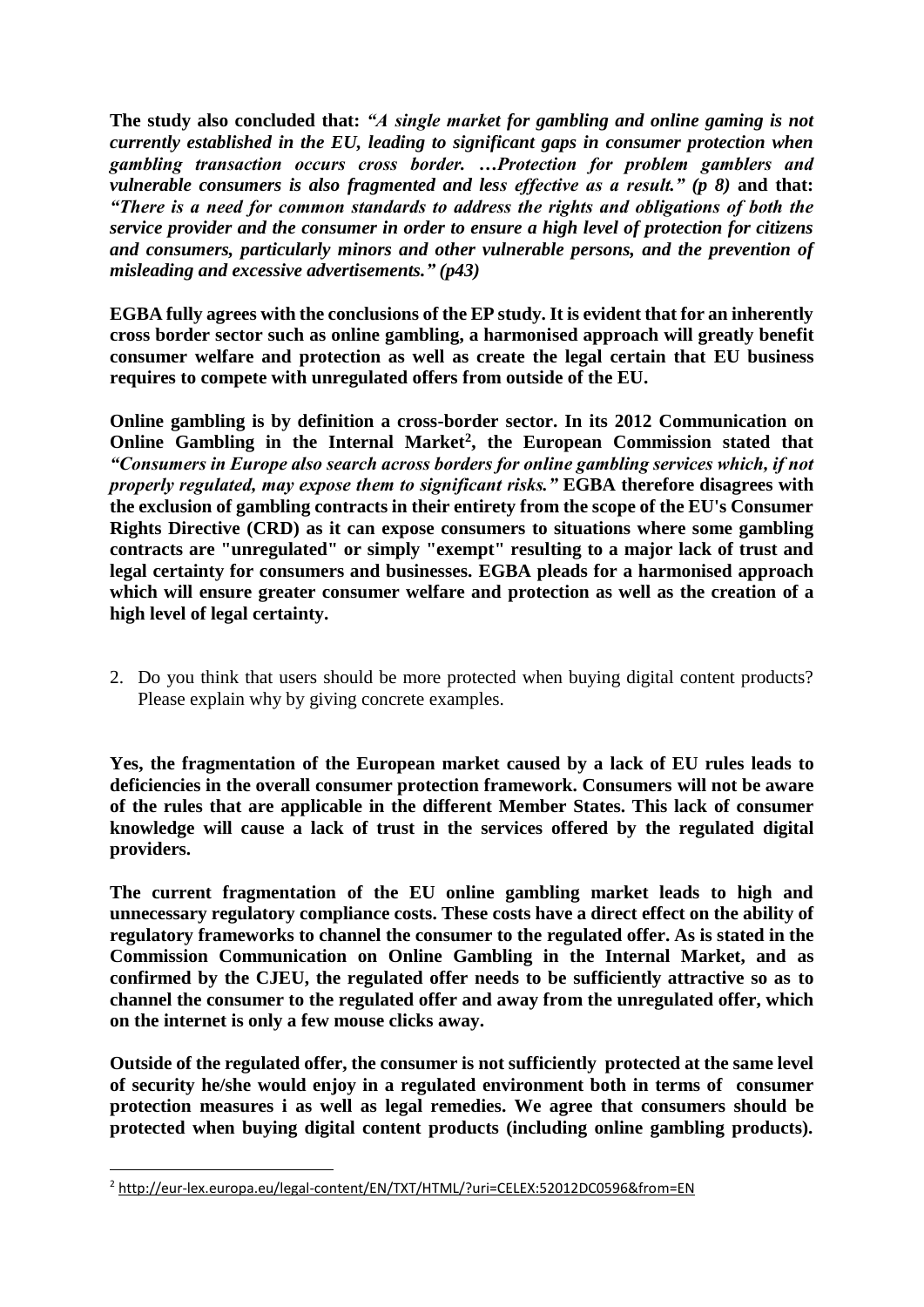**However, it shall be noted that regulatory duplication and corresponding costs that are not necessary, such as fragmented contract law requirements, negatively impact the level of consumer protection in the EU.** 

**However, with regard to the questions at hand and as mentioned in response to question one, it is unclear what the Commission definition of digital content products is. The concern is that legal certainty will be negatively impacted and regulatory costs increased if some activities that are similar from an operational and business perspective are defined as digital content, but others are not. Likewise, in view of the rapid technological developments, definitions that are not technologically neutral will hinder technological development and impede EU business.** 

**In view of that, EGBA encourages the Commission to follow this first general consultation with more specific consultations to ensure that any potential initiative will be beneficial to consumers and business.** 

3. Do you perceive difficulties/costs due to the absence of EU contract law rules on the quality of digital content products? Please explain.

**Yes, there are obvious regulatory costs involved for business by having to apply several sets of contract law rules rather than one set of contract law rules throughout the EU.** 

4. Do you think that upcoming diverging specific national legislations on digital content products may affect business activities? Please explain.

**Online gambling has already been affected to a very large degree by regulatory fragmentation. It places an extremely high compliance burden on businesses which cannot operate in a uniform market within the EU. This negative impact on business has no corresponding benefit to the consumers whose interest would be better served by having a uniform approach to certain rights which they can rely on regardless of where in the EU they are residing.**

**Section 2 – Need for an initiative on contract rules for digital content products at EU level**

5. The European Commission has explained in the Digital Single Market Strategy<sup>3</sup> that it sees a need to act at EU level. Do you agree? Please explain.

**EGBA agrees with this statement. The online gambling sector is intrinsically a crossborder sector. A truly digital single market needs harmonized rules for the protection of consumers and their rights, without introducing an overly stringent set of rules which would hamper cross border trade or innovation The online gambling sector suffers, like a number of other online sectors, from market fragmentation. An initiative in this area would complement existing EU legislation in this field, and result in less diverging national legislation.** 

**.** 

<sup>&</sup>lt;sup>3</sup> A Digital Single Market Strategy for Europe COM(2015)192 final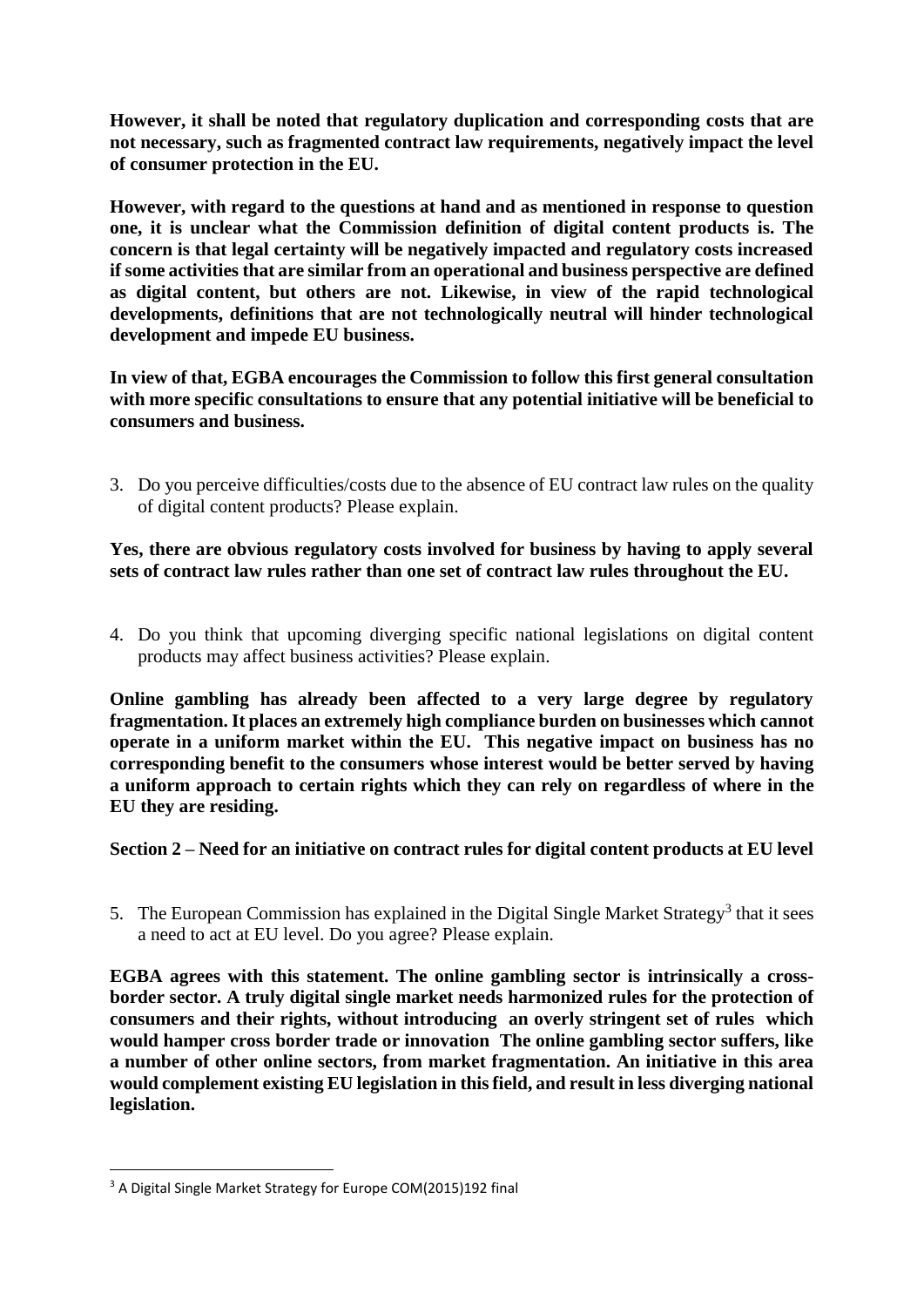6. The European Commission has announced in the Digital Single Market Strategy that it will make a proposal covering harmonised EU rules for online purchases of digital content. Other approaches include, for example, the development of a voluntary model contract that consumers and businesses could use for their cross-border e-commerce transactions or minimum harmonisation. What is your view on the approach suggested in the Digital Single Market Strategy?

**EGBA supports full harmonisation leading to increased transparency, balanced and fair contract terms and an overall increased security for the player. Indeed, harmonisation would contribute to ensure that these rights will be at a similar and high level wherever the consumer plays. Minimum harmonisation without a mutual recognition clause would not provide the legal certainty for business and equal protection for consumers, which are the main objectives of the internal market and consumer protection legislation.** 

### **Section 3 – Scope of an initiative**

7. Do you think that the initiative should cover business-to-consumers transactions only or also business-to-business transactions? Please explain.

**Similarly to the 2011 Commission proposal, EGBA believes that covering B2C would suffice. Extending the scope to B2B might steer away the attention of the Directive which should be the protection of consumers when they have been delivered a service or good, which did not meet the standards that they could reasonably expect.** 

- 8. What specific aspects in business-to-business transactions, if any, should be tackled? Please explain.
- 9. Digital content products may cover inter alia the products listed below. Which of these digital content products/services should be covered by the initiative (tick as many as apply)?
	- $\Box$  games, including online games
	- $\Box$  media (music, film, sports, e-books) for download
	- $\Box$  media (music, film, sports) accessible through streaming
	- $\Box$  social media
	- $\Box$  storage services
	- $\Box$  on-line communication services (for example, Skype)
	- $\Box$  any other cloud services
	- $\Box$  applications and any other software that the user can store in its own device
	- $\Box$  any software that the user can access online
	- $\Box$  any other service that is provided solely online and result in content that the user can store in its own device (such as translation service, counselling)
	- $\Box$  any other service

Please explain your choice(s).

**Please see our response to questions 1 and 2 regarding the definitions used in the consultation. Here in question 9 also the term digital content services is introduced, potentially enlarging the scope of the consultation from products to services. In that case online gambling should be considered a digital content service as data are produced and**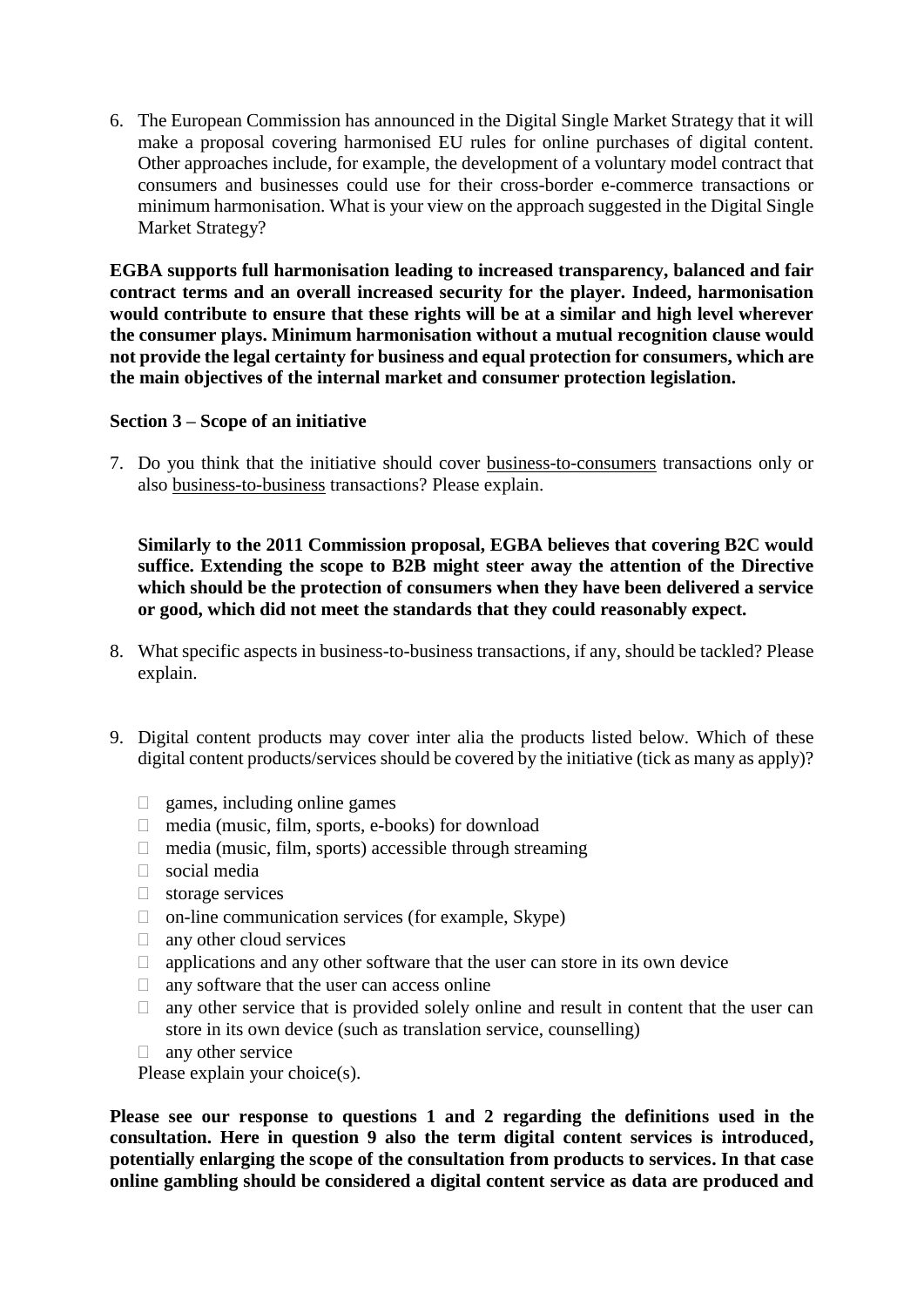**supplied in digital form and it includes, especially in the case of "apps", the action of downloading the app on a digital device to access the data and to effectively be able to wager a bet or gamble. Some of the products are also offered in combination with video materials. This might be the case for live betting products. Also match reports are made available on gambling operators' websites after the games have finished. While EGBA is fine if the Term "Digital Content Product" would covers all the products/services mentioned above (besides the ticking boxes), EGBA encourages the Commission to continue the consultation with a follow up to ensure that the scope of the potential initiative is well defined.**

- 10. Digital content products can be supplied against different types of counter-performance. Which of the following counter-performances should be covered by the initiative (tick as many as apply)?
	- **Money**
	- **Personal or other data actively provided by the user (for example, by registration)**
	- $\Box$  Data collected by the trader (for example, the IP address or statistical information)
	- $\Box$  Activity required by the user in order to access the digital content (for example, by watching an advertisement video, or visiting another homepage)

**We are of the opinion that digital content products for counter-performance other than money shall not be covered by this initiative. It is true that there are several other types of counter-performance including the providing of personal data. However,** 

**(1) it will be hard to measure what the "value" of e.g. the consumer's plain activity is,** 

**(2) from a "games of chance" angle, a Regulator may just look at real money counter-performances and** 

**(3) in order to be consistent with the answer to Q15; there are no user remedies for digital content products provided for counter-performance other than money.**

**A consumer will only be able to place a bet when he/she has credited money to his personalised account. The operator then as a counter-performance places the bet for the consumer, upon the completion of which the user will have won or lost money.**

**Before a user can credit his personal account, however, he needs to be registered and be allowed by the operator to create an account subject to the regulatory requirements and checks in place. In exchange for the creation of a unique account, the user has to provide the operator with personal details, which will allow the operator to make an assessment of the player. These are known as know-your-customer (KYC) requirements. Depending on the applicable legislation more or less details have to be provided by the user and checked by the operator. Typically, the user needs to give his date of birth (for age verification purposes), his address, his e-mail address and ID number.** 

# **Section 4 –Content of an initiative**

- 11. Among the areas of contract law below, which ones do you think are problematic and should be covered by an initiative (tick as many as apply)?
	- $\Box$  Quality of the digital content products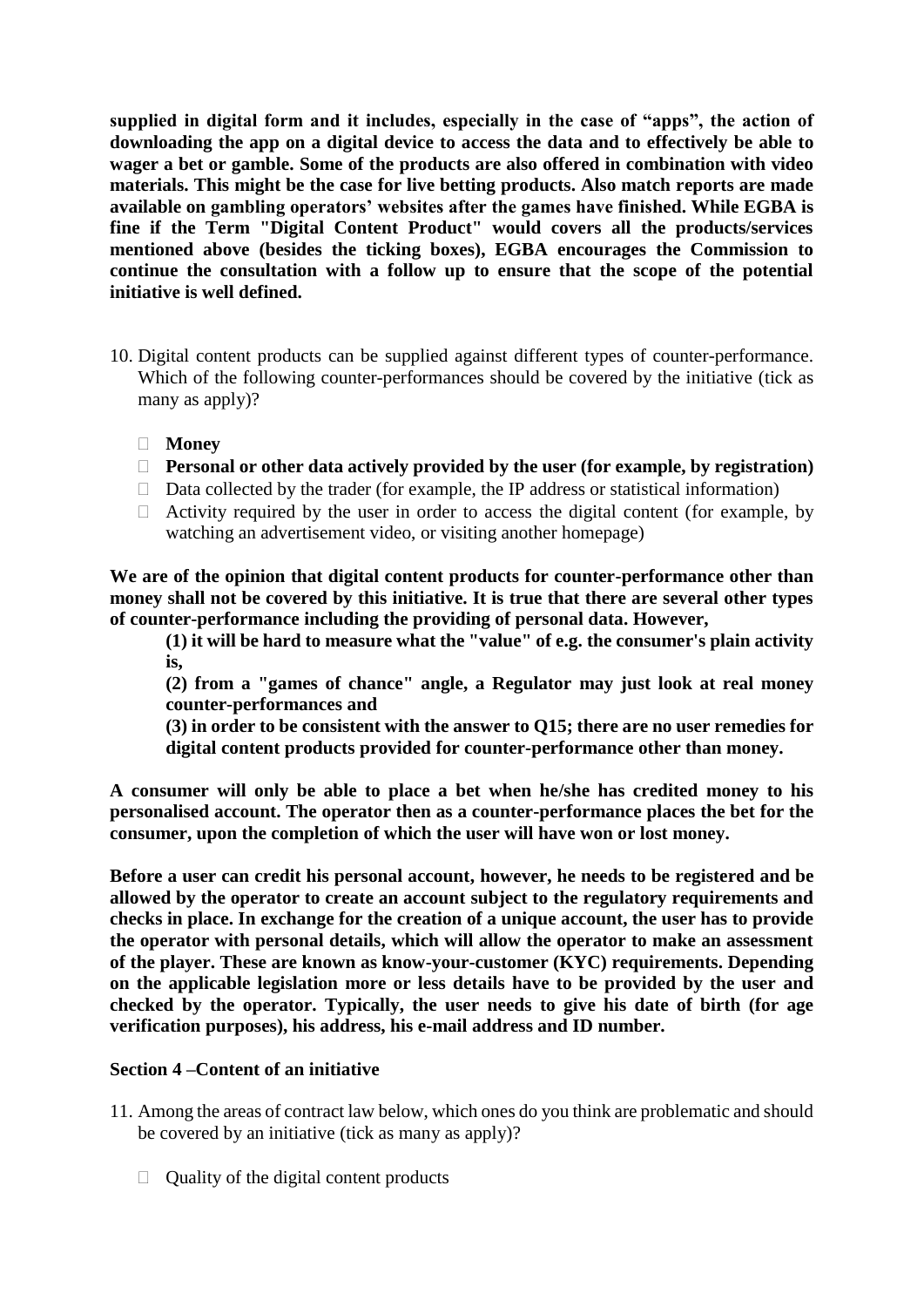- $\Box$  Remedies and damages for defective digital content products
- $\Box$  How to exercise these remedies, like who has to prove that the product was, or was not, defective (the burden of proof) or time limits for exercising these remedies
- $\Box$  Terminating long term contracts
- $\Box$  The way the trader can modify contracts
- $\Box$  Other (please specify)

Please explain your choice(s).

**EGBA supports full harmonisation leading to increased transparency, balanced and fair contract terms and an overall increased legal protection for the consumer. However, it must also be pointed out that an initiative (also covering online gambling) increasing legal protection for the consumer shall go along with EU secondary law regarding online gambling services and taking into consideration the peculiarities of gambling products and online gambling products (e.g. consumers simply betting on the wrong outcome and claiming that the product was defective). This, for instance, can be achieved with adequate cancellation rights. E.g. Providers of online services (covered by the CRD) are obliged to require the consumer's express consent before they start with the service (within the withdrawal period) to ensure that he/she has acknowledged the loss of the right of withdrawal. This could, with certain adaptions, also be applicable to gambling operators. It shall be noted, that typically the online gambling/online betting product is consumed at the moment when the game (e.g. poker game) is played or the bet is placed.**

#### *Quality of the digital content products*

- 12. Should the quality of digital content products be ensured by:
	- **Subjective criteria (criteria only set by the contract)**
	- $\Box$  Objective criteria (criteria set by law)
	- $\Box$  A mixture of both

Please explain your choice(s).

**It is common practice that the rules governing the commercial relation between client and operator are governed by the Terms and Conditions which the customer agrees to before being able to create an account to play. A certain flexibility is required to allow for ongoing services, which may change from customer to customer or country to country. Flexibility is required in order to deal with issues as they arise, and to allow for product development.**

13. When users complain about defective products, should:

- **Users have to provide evidence that the digital content products are defective**
- $\Box$  Traders have to provide evidence that the digital content products are not defective if they consider the complaint to be unfounded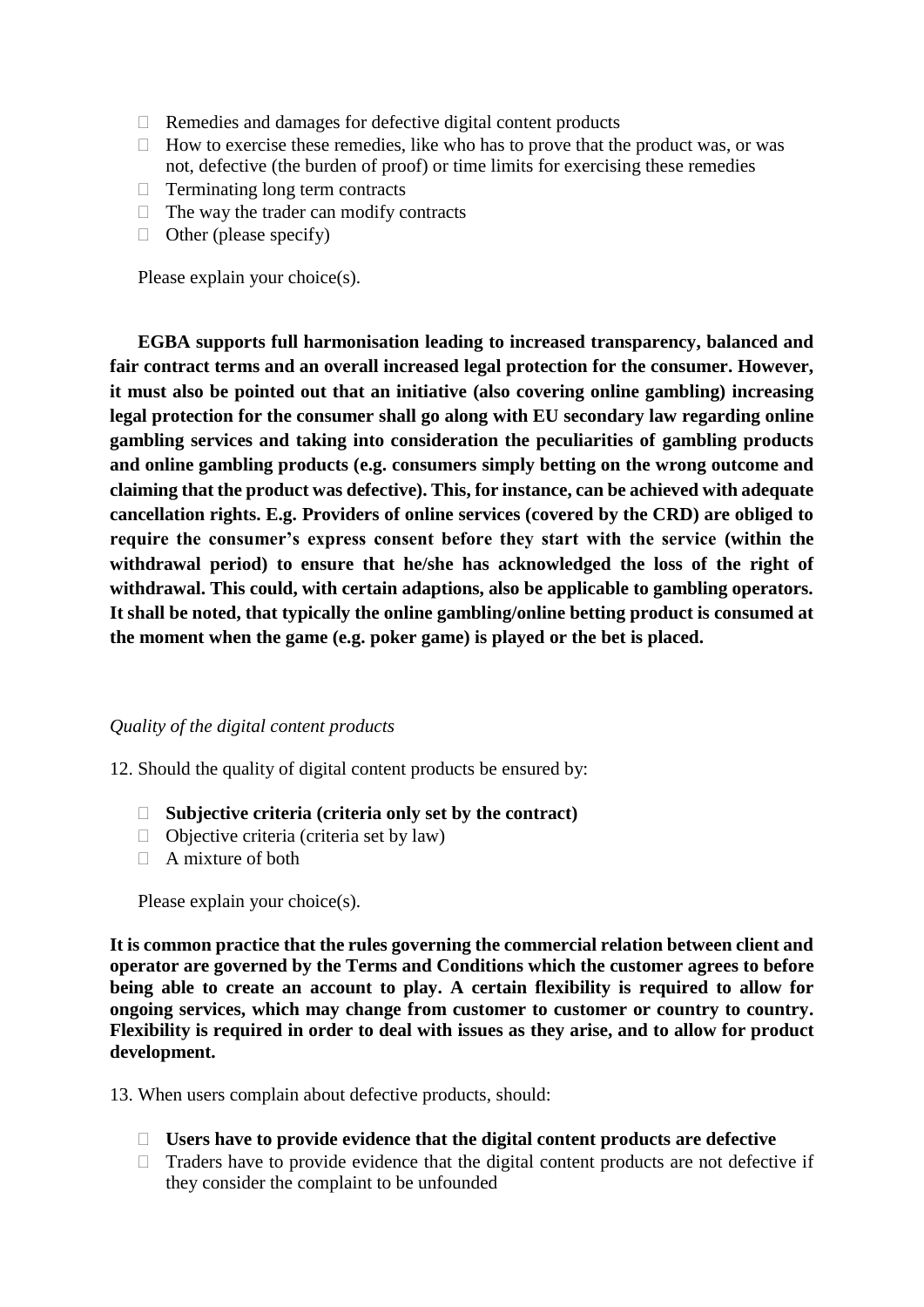Please explain your choice(s).

**The burden of proof should rest on the users if a product is allegedly dysfunctional. Many efforts and financial means are already dedicated to complaints which users can file if they feel that they have not been treated fairly. EGBA operators investigate each individual case to avoid any unfair treatment. However, inversing the roles would make the burden too high to carry for the operators.** 

**The users agreed to Terms and Conditions which lay down rules, which all parties are bound by. If a user discovers an error on an operator's website, he should refrain from taking advantage of the situation.** 

**If the operator is unable to register a bet due to a server or internet connection failure, then the intended transaction entered by the user should be considered void and should not lead to any compensations from the part of the operator. The money wagered however should be refunded by the operator.** 

### *Remedies for defective digital content products*

- 14. What are the key remedies that users should benefit from in case of defective digital content products (tick as many as apply)?
	- $\Box$  Resolving the problem with the digital content product so that it meets the quality promised in the contract
	- $\Box$  Price reduction
	- $\Box$  Termination of the contract (including reimbursement)
	- Damages
	- **Other (please specify)**

Please explain your choice(s).

**The remedies provided to the users are dependent on the nature of each situation. For example, should a service not be successfully delivered due to a failure on the part of an operator's operating system, the operator should refund the amount wagered in the digital content product. If the registered player has an accrued credit at the time the service miscarries, credit the monetary value of the credit to the account holder's account or, if the said account no longer exists, by paying it to the account holder in an approved manner.** 

15. Should users have the same remedies for digital content products provided for counterperformance other than money (for example, the provision of personal data)? Please explain.

**EGBA considers that digital content products for counter-performance other than money (or monetary value) shall not be covered by the initiative. This coincides, in the case of online**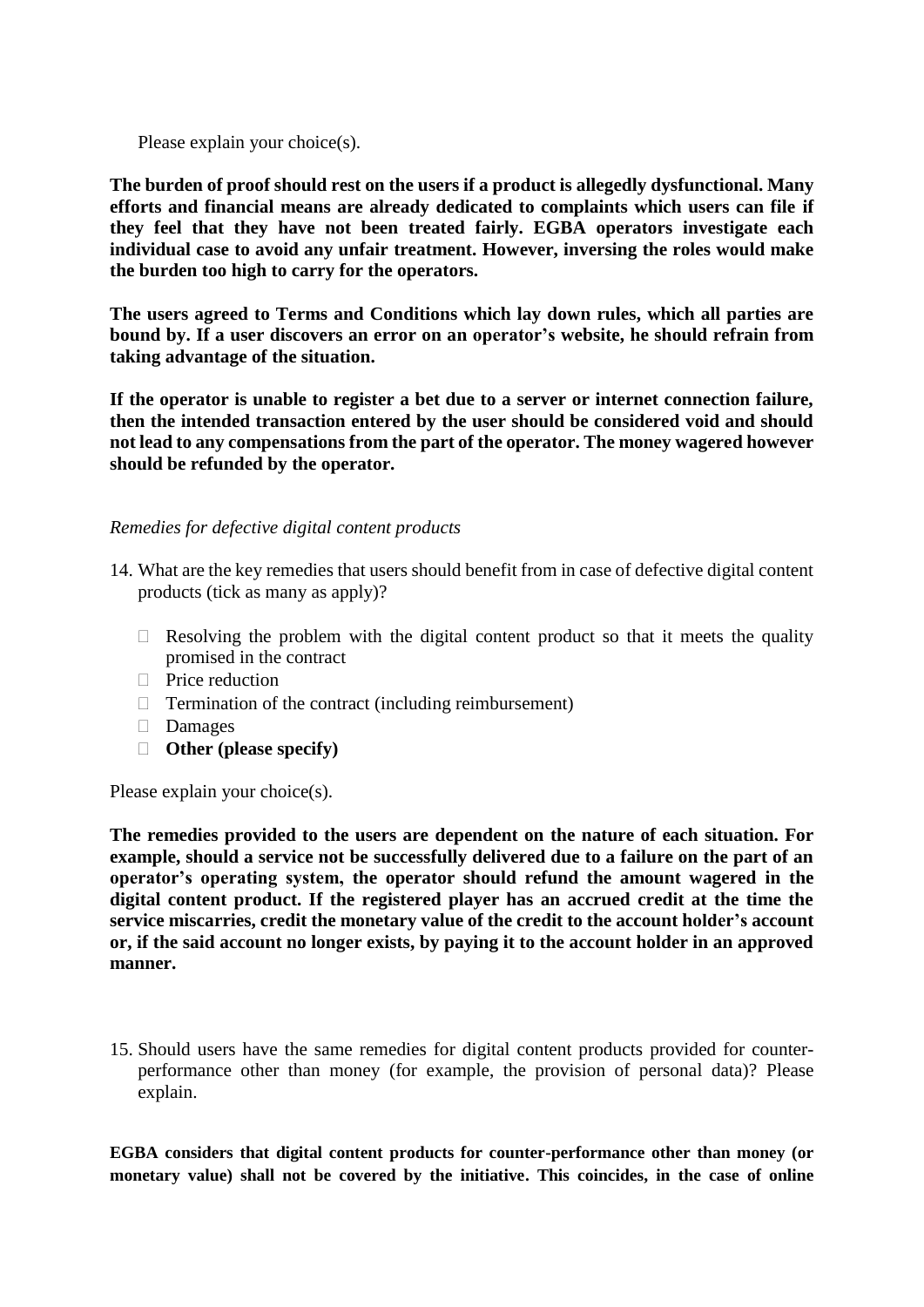**gambling products, with the definition of games of chance of national Gambling Acts requiring that players have to pay in a stake of money or of monetary value.** 

**There is fragmented case-law on the interpretation of "a stake of monetary value" in different EU Member States. However e.g. the provision of personal data is broadly not considered a "pay in / consideration of monetary value". This definition of "pay in a stake of monetary value" – typical for definitions of games of chance in almost all Gambling Acts throughout the EU – safeguards that consumers take part in games of chance because they expect to win a monetary prize with a significantly higher value than the amount of "money" paid in for participation. E.g. the Austrian and the German Supreme Court assessed that prize competitions in which players participate by means of text messages or phone calls to a premium rate number are considered to fall under the definition of "pay in a stake of monetary value".** 

**We therefore suggest that users shall have the remedies for digital content products provided there is a counter-performance for money (or monetary value), while for the purpose of legal remedies (i) the provision of personal data or (ii) activity by the user in order to access the digital content is not considered a monetary value.**

16. Should users be entitled to ask for remedies for an indefinite period of time or should there be a specific time limit after they have acquired the digital content products or discovered that the digital content products were defective? Please explain.

# **A time limit of three (3) to five (5) years should indeed apply and operators should clearly and transparently display them in their T&C.**

17. Should there be one single time limit or should there be two different time limits, one for the period during which the defect should appear and one during which users have to exercise the remedies? Please explain.

# **We agree that there may be two (2) different time limits, one for the period during which the defect should appear and one during which users have to exercise the remedies.**

18. Which time limit(s) do you think is (are) appropriate? Please explain.

#### **We think a time limit of three (3) to five (5) years is appropriate.**

19. If there is a right to damages, under which conditions should this remedy be granted? For example, should liability be based on the trader's fault or be strict (irrespective of the existence of a fault)?

**We see no grounds why the liability should be irrespective of the existence of a fault. We recommend basing the liability on the principle of fault. The general principle of law that the burden of proof should rest on the user should also apply here. This is, inter alia, consistent with our answer to Question 13.**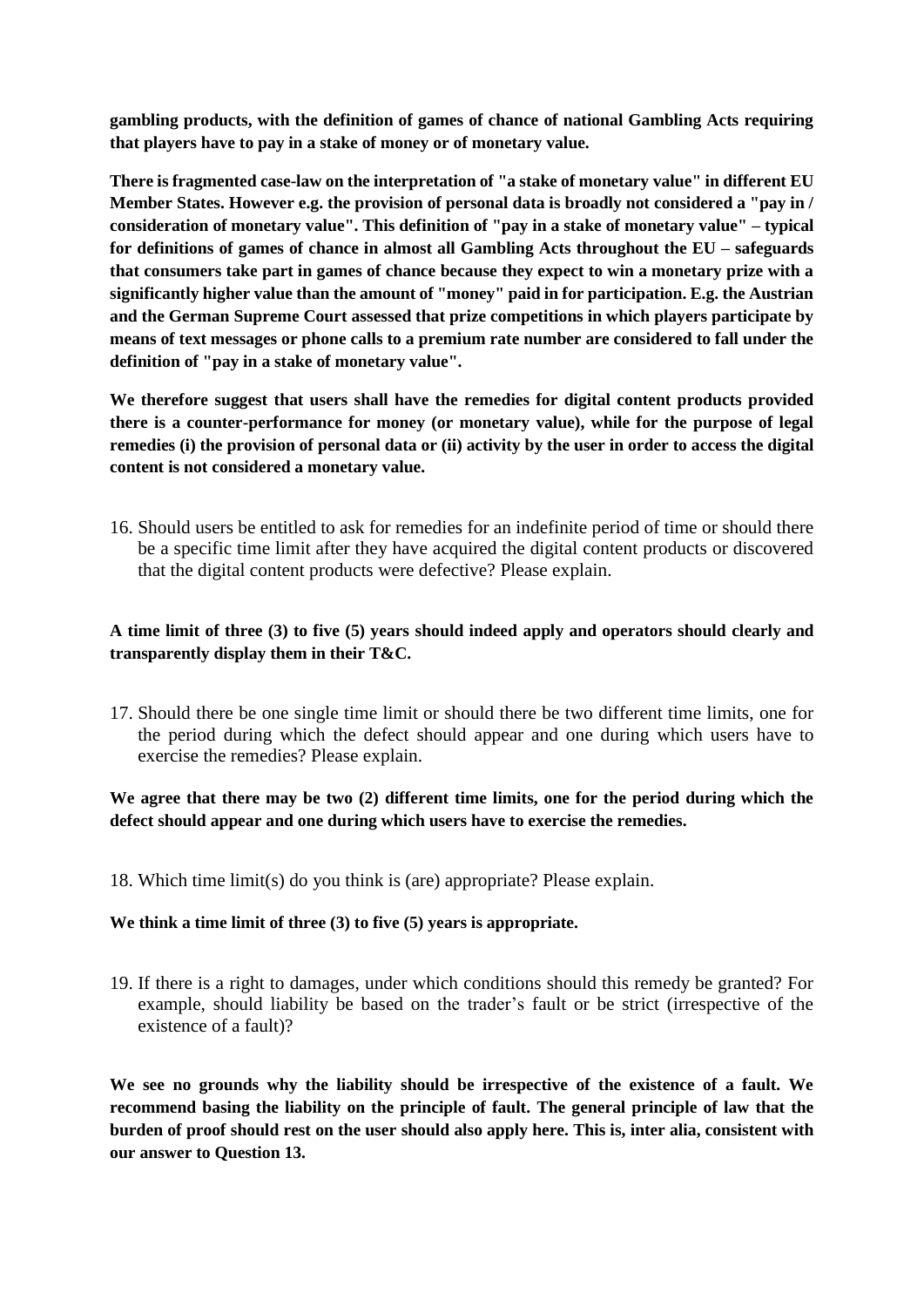20. Should it be possible for damages to mainly consist of 'service credits' (extra credits for future service)? Please explain.

**If they wish so, operators should be given the right to do so. This should be disclosed in a transparent manner in the operators T&C. T&C can of course be subject to change and users should be informed accordingly.** 

### *Additional rights*

- 21. Should users be able to terminate long term contracts (subscription contracts) for digital content products?
	- Yes
	- $\Box$  No

# **N/A**

- 22. If you reply yes to question 21, please specify under which conditions and following which modalities should users be able to terminate the contract (tick as many as may apply):
	- $\Box$  Termination should be expressed in advance
	- $\Box$  Termination should be made by notice
	- $\Box$  Users are provided with means to retrieve its data
	- $\Box$  The trader may not further use the users' data
	- $\Box$  Other (please specify)

Please explain your choice(s).

# **N/A**

- 23. In case of termination of the contract, should users be able to recover the content that they generated and that is stored with the trader in order to transfer it to another trader?
	- Yes
	- $\neg$  No

Please explain your choice.

# **N/A**

- 24. If you reply yes to question 23, please indicate under which conditions (tick as many as may apply):
	- □ Free of charge
	- $\Box$  In a reasonable time
	- $\Box$  Without any significant inconvenience
	- $\Box$  In a commonly used format
	- $\Box$  Other (please specify)